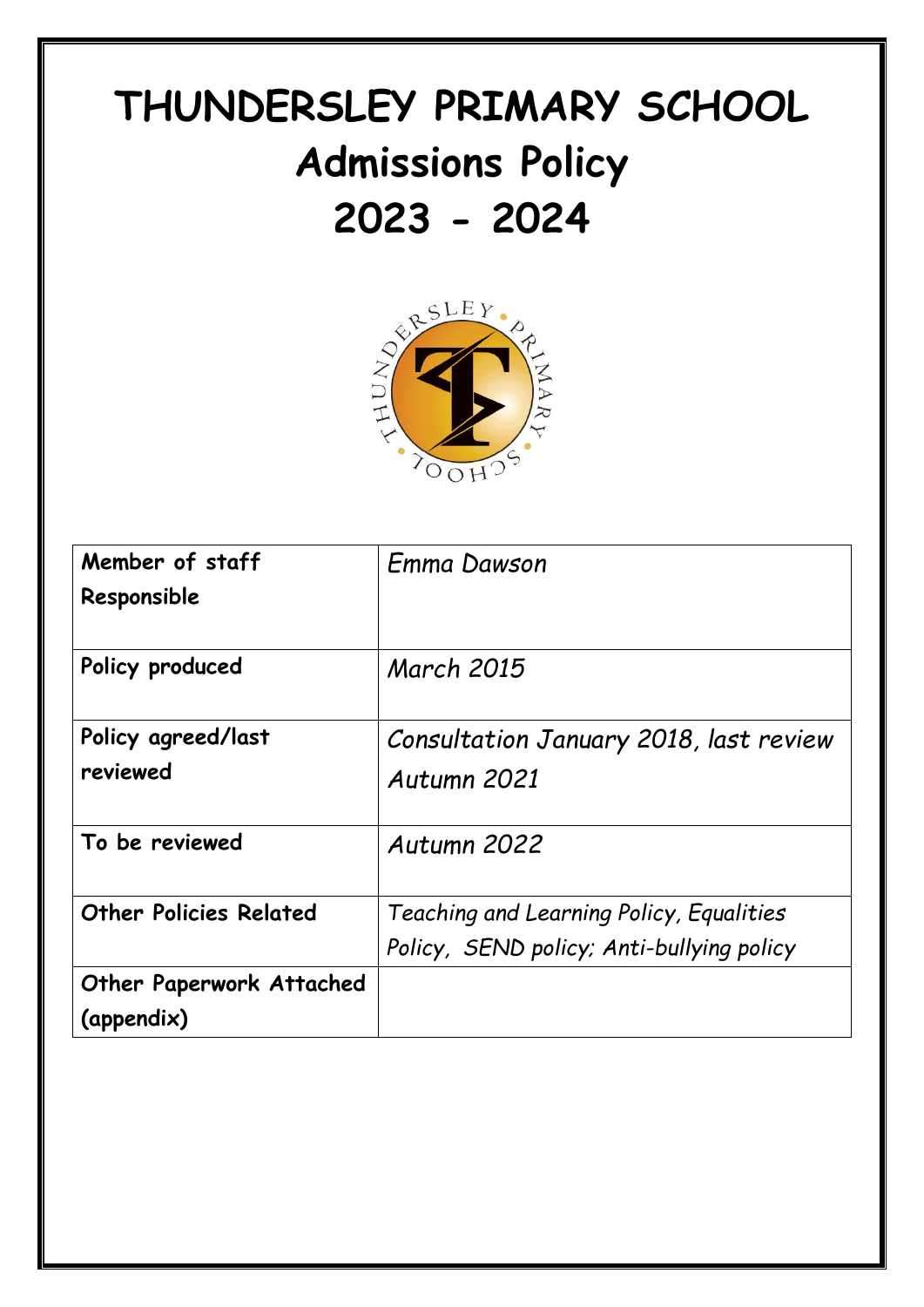The Published Admissions Number (PAN) for Thundersley Primary School is 60.

All children will be admitted full time in the September following their fourth birthday. Parents can request that the date their child is admitted to the school is deferred until later in the school year or until the child reaches compulsory school age in that school year. Where entry is deferred, the school will hold the place for that child and not offer it to another child.

The parent would not, however, be able to defer entry beyond the beginning of the term after the child's fifth birthday, nor beyond the academic year for which the original application was accepted. Where parents choose to defer entry, the child will start at the beginning of the new school term/half term.

Parents can request that their child attends part-time until the child reaches compulsory school age. For parents opting to take up a part-time place this would be for mornings only.

The Local Authority coordinates all admissions to the school.

# **Over Subscription**

# **There is no guarantee of a place for children living in the priority admissions area.**

Under the s324 of the Education Act 1996, the governing body is required to admit a child with a statement of Special Educational Needs that names the school.

In the event of over subscription, the following criteria will be applied to determine priority:

- 1. Looked-after children (as defined below)
- 2. Children with siblings attending the school at the time of admission
- 3. Children living in the priority admissions area
- 4. Remaining applicants

The over subscription criteria will be applied in number order. In the event of over subscription within any of the above criteria, priority will be determined by straight line distance from home to school, those closest given the highest priority. This will be based on measurements provided by the Local Authority.

# **Looked After Children**

A 'looked after Child' or a child who was previously looked after but immediately after being looked after became subject to adoption, residence or special guardianship order will be given first priority in oversubscription ahead of all other applicants in accordance with the School Admissions Code 2012. A looked after child is a child who is (a) in the care of the Local Authority, or (b) being provided with accommodation by a Local Authority in exercise of their social services function (as defined in Section 22 (1) of the Children Act 1989).